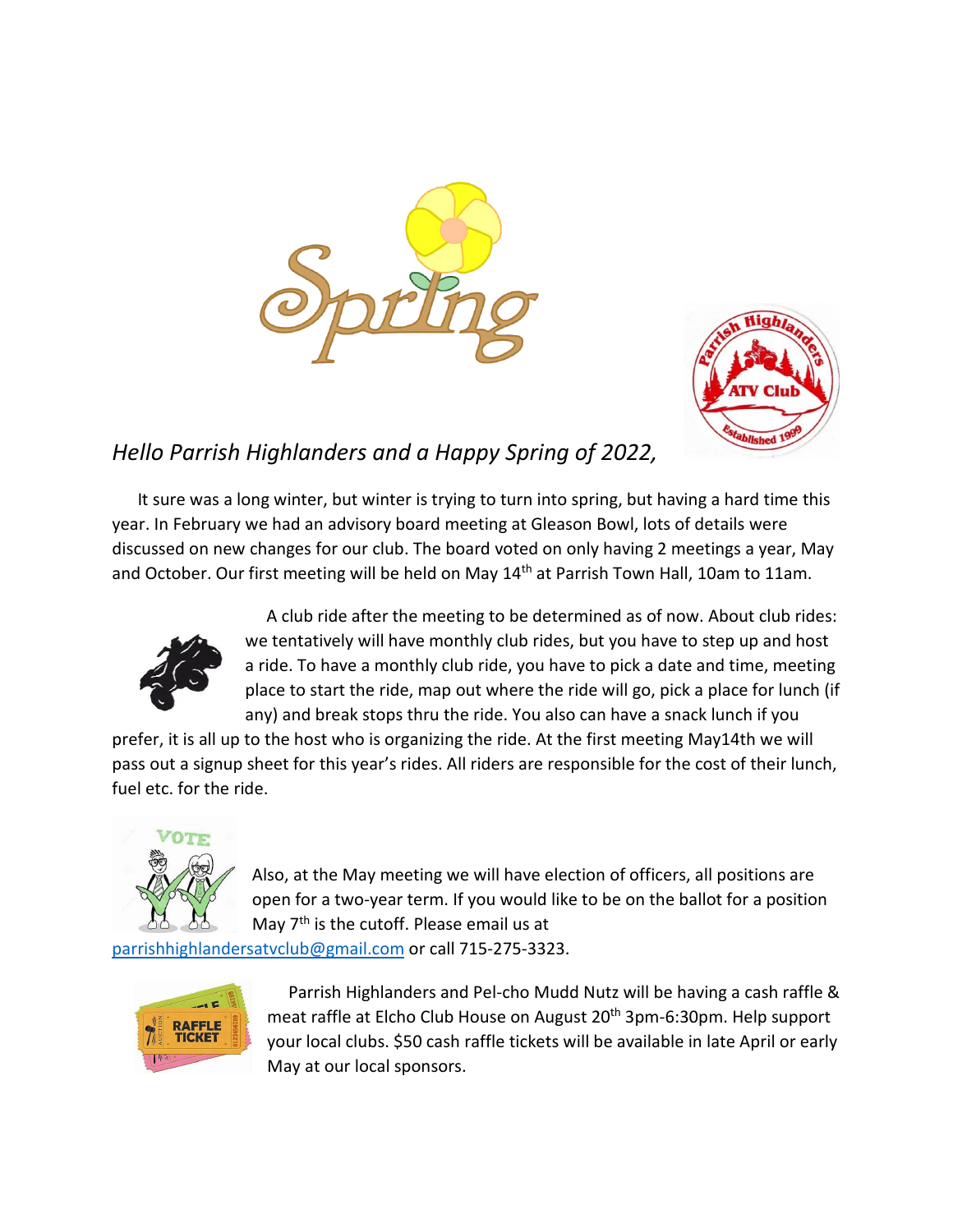I attended a Langlade County ATV meeting on April 8<sup>th</sup> with our new County Forrest Administrator, Al Murray and Cody to discuss new things going on this year. I will go over this at the May meeting.

 Notice!! Langlade County highway K has been opened for ATV/UTV travel from Hwy45 in Elcho to Post Lake on a temporary basis when our trails open tentatively May  $1<sup>st</sup>$  or later. Langlade county highways are only open when ATV trails are open, May  $1^{st}$  thru Dec  $1^{st}$ , depending on conditions.



Spring ATV/UTV trail clean-up! If weather permits, April 23rd meeting at T parking lot at 10am. April 30<sup>th</sup> T parking lot 10am. Call Rus Cook at 715-275-3323 if you can help cleanup this spring. Bring chain-saw if you have one, club has trash pickers and bags. You can leave your name & phone number on recorder. Trails cannot open until all work is done & signed off as safe by the

clubs to Langlade County Forestry.

October 8<sup>th</sup> last club meeting of the season 10am Chili dump to follow meeting if we have volunteers for cooking and cleanup. Signup sheet will be at May meeting.

## Dues amounts have changed please see new form below!



### **MEMBERSHIP APPLICATION FORM**

| Name                                                               |        |                                                                    |
|--------------------------------------------------------------------|--------|--------------------------------------------------------------------|
| <b>Address</b>                                                     |        |                                                                    |
| City                                                               | State  | Zip                                                                |
| Email                                                              | Phone# |                                                                    |
| Single/Couple \$20□ Family \$25□ Association \$50□ New □ Renewal □ |        |                                                                    |
| Please make check payable to: Parrish Highlanders ATV Club         |        |                                                                    |
| Mail to: P.O. Box 374, Elcho, WI 54428-0374                        |        | Membership is from May $1^{st}$ to May $1^{st}$ of following year. |

### **WE WILL NOT BE DOING THE NORTHWOODS RALLY AT FISHER'S BAR THIS YEAR, BUT FISHER'S WILL BE DOING SOME EVENTS , SO CHECK WITH THEM ON SPECIFICS.**